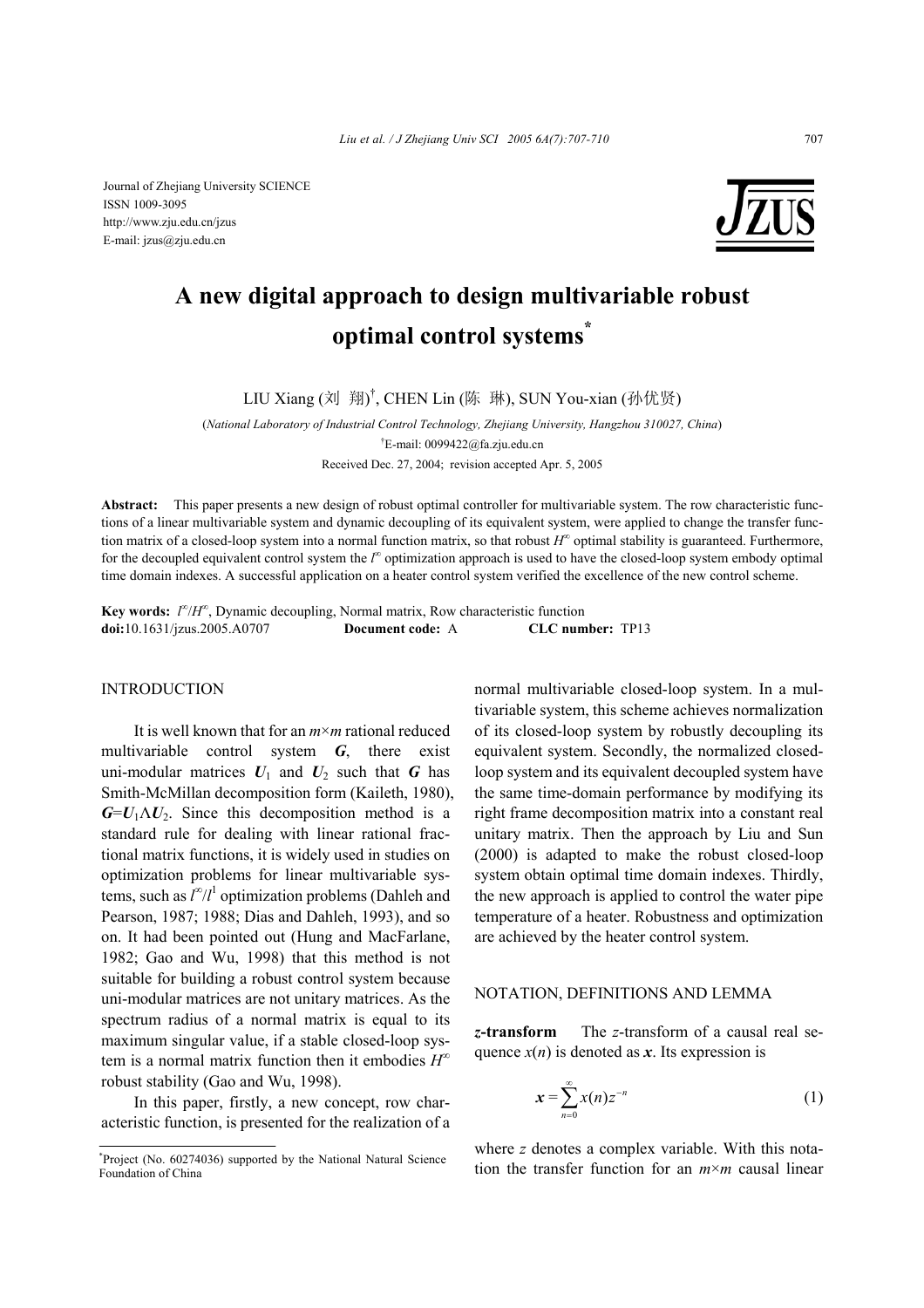discrete-time system is expressed as  $P = \sum_{i=0}^{\infty} P(k) z^{-k}$ , *i* =

generally *P* is always non-singular.

 $H^{\infty}$  **norm** For an  $m \times m$  causal linear discrete-time system  $P$ , its  $H^{\infty}$  norm is defined as

$$
\|\boldsymbol{P}\|_{\infty} = \sup_{\omega} \overline{\sigma}(\boldsymbol{P}(\mathrm{e}^{\mathrm{j}\omega T})) \tag{2}
$$

where  $\bar{\sigma}(\mathbf{P})$  denotes the maximum singular value of

*P*. Obviously it needs no *P* poles outside the unit disc in the complex plane for guaranteeing the existence of its  $H^{\infty}$  norm.

**Row characteristic function** For a row of an *m*×*m* causal linear discrete-time system *P*, its row characteristic function is defined as a transfer function which embodies the common characters that belong to all of the transfer functions of this row.

Generally all of the non-minimum-phase zeros and unstable poles in the transfer functions of a row should be included in its row characteristic function. For a multivariable control system this concept is important for setting up its robust closed-loop system. Reasonable row characteristic functions can simplify the system's robust controller and achieve a relatively lower order.

**Robust optimal system** A robust optimal system has  $l^{\infty}$  optimal time domain indexes in its standard model and  $H^{\infty}$  robust stability in its perturbation model.

**Lemma 1** For the functional matrices which have the same characteristic functions and no poles outside the unit disc of the complex plane, normal functional matrices have the minimum  $H^{\infty}$  norm. The proof of the lemma is given by Gao and Wu (1998).

### DESIGN OF ROBUST OPTIMAL SYSTEM

Given an *m*×*m* linear discrete-time system *P* and an  $m \times m$  digital controller  $K$ , a standard feedback control system can be constructed. If *P* is a causal system, then it is a real rational fractional complex matrix.

**Theorem 1** For an *m*×*m* non-singular real rational fractional complex matrix *P*, there always exists the following decomposition form:

$$
P=UT_1L
$$
 (3)

where  $U$  is a constant real unitary matrix,  $T_1$  is a diagonal real rational fractional complex matrix, and *L* is a non-singular rational fractional complex matrix. **Proof** For an  $m \times m$  non-singular real rational fractional complex matrix *P*, a right MFD (Matrix Fraction Description) decomposition form is written as

$$
P = N D^{-1} \tag{4}
$$

where *N* and *D* are complex polynomial matrices.

There always exists a constant real unitary matrix  $U$ , such as  $U=I$  for one, that satisfies

$$
N=UT_0.\t\t(5)
$$

Clearly  $T_0$  is a non-singular complex matrix.

For each row of the matrix  $T_0D^{-1}$ , it needs to decide its row characteristic function such that a diagonal matrix  $T_1$  can be built up and the following equation is obtained.

$$
T_0D^{-1}=T_1L.\t\t(6)
$$

In Eq.(6)  $\boldsymbol{L}$  is a non-singular rational fractional complex matrix and  $T_1$  is a diagonal rational real fractional complex matrix consisting of the row characteristic functions of the rows of the matrix  $T_0D^{-1}$ one-to-one correspondence.

Eqs.(4)~(6) can be used to derive that  $P=UT_1L$ .

With this we can see that for  $P$ , if  $U$  and  $T_1$  are certain, then *L* can be exclusively determined.

With the above theorem for a closed-loop system *Q* with open-loop system *P* and the controller *K* to be solved, we can build its equivalent closed-loop system  $Q_1$  with the diagonal open-loop system  $T_1$  and diagonal controller

$$
K_1 = LKU. \tag{7}
$$

It was reported in Liu *et al.*(2004)'s scheme that a relation exists between the transfer function *Q* of the closed-loop system, and its equivalent closed-loop system *Q*1:

$$
\mathbf{Q}_1 = \mathbf{U}^{-1} \mathbf{Q} \mathbf{U} = \mathbf{U}^* \mathbf{Q} \mathbf{U} \tag{8}
$$

where  $U^*$  is the conjugate transpose of the unitary matrix  $U$ . Note that  $Q_1$  is a diagonal matrix. By Lemma 1 it possesses  $H^{\infty}$  robust stability if it is stable.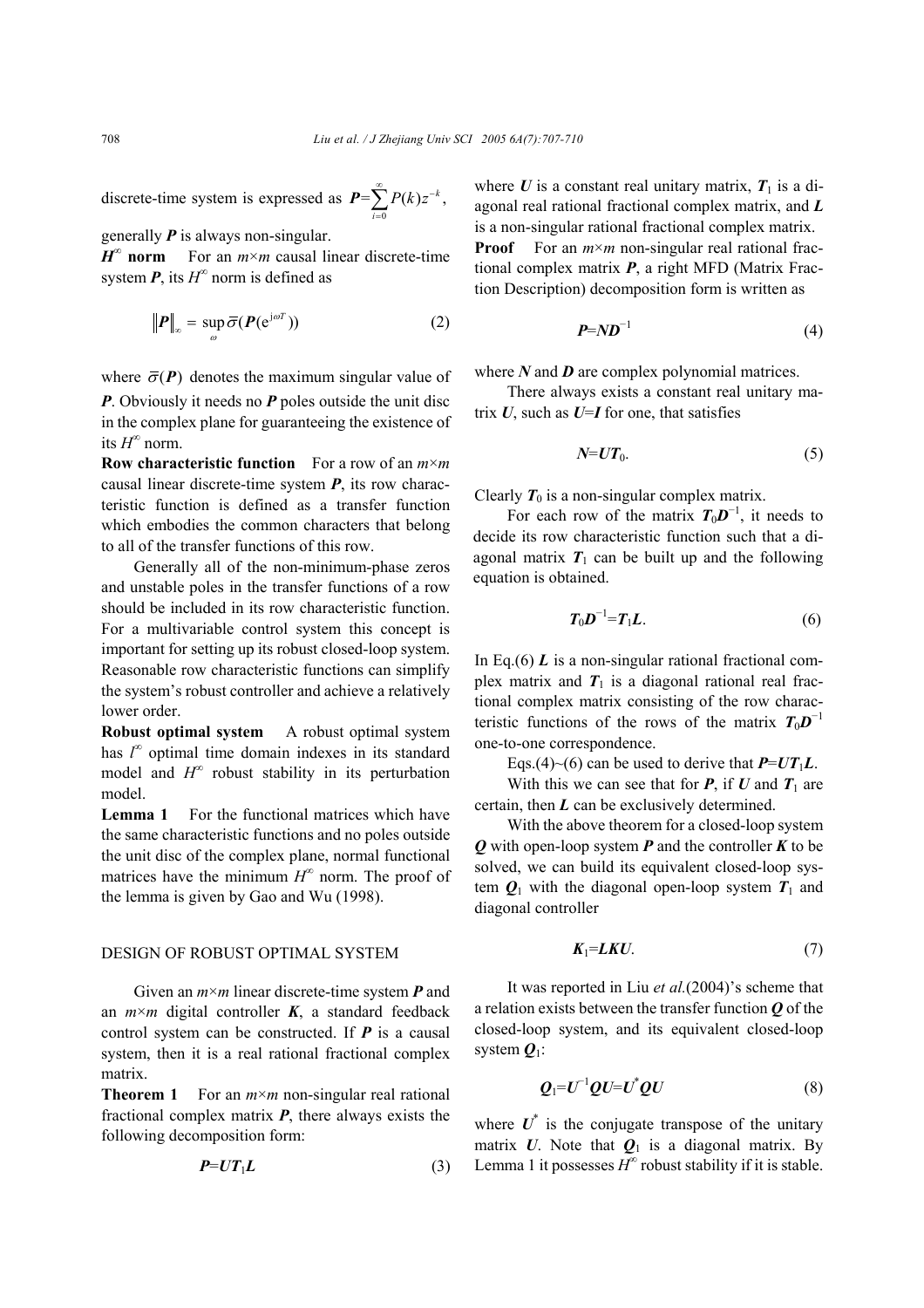In this situation, by Eq.(8)  $\boldsymbol{Q}$  is a normal matrix and also has  $H^{\infty}$  robust stability.

The diagonal system  $T_1$  only needs to have optimal controllers for its diagonal elements correspondingly. The time-domain performance indexes such as overshoot, settling time, decreasing rate, etc., can be taken care of in the design of optimal controllers by using the approach for *<sup>* $\infty$ *</sup> optimization* introduced in Liu and Sun (2000)'s scheme. Of course the optimal controller  $K_1$  built up by these one-variable controllers is a diagonal square matrix. The approach in Eq.(7) can be used to achieve the robust optimal controller  $K$ . To guarantee the same optimal time-domain indexes for  $Q$  and  $Q_1$ , the unitary matrix *U* must be a constant matrix. To simplify the engineering design, approaches such as steady state decoupling and pseudo-diagonalization can be used to get a simplified  $L$ ,  $L = L(0)$ ,  $L(1)$  for examples.

The steps in developing a robust optimal controller *K* are described in the following algorithm. **Algorithm 1** (1) For an *m*×*m* non-singular linear

discrete-time system  $P$ , by the approach introduced in Theorem 1, it is decomposed to  $P=UT_1L$ , where *U* is a real unitary matrix,  $T_1$  is a diagonal rational real fractional complex matrix consisting of all of the row characteristic functions of  $\vec{U}^* P$  one-to-one correspondence, and *L* is a non-singular rational fractional complex matrix. In industrial control, it is always possible that system *P* is nonsingular.

(2) For each element of the *m*×*m* diagonal system  $T_1$ , using the approach introduced by Liu and Sun (2000) to achieve the corresponding one-variable controller for optimal time domain indexes, then the diagonal optimal controller  $K_1$  is obtained by the achieved optimal controllers one-to-one correspondence.

(3) Computing for  $U^{-1}$  and  $L^{-1}$  or  $L(0)^{-1}$ ,  $L(1)^{-1}$ for simplification.

(4) Modifying suitably to guarantee the robust optimal controller

$$
K = L^{-1} K_1 U^{-1} = L^{-1} K_1 U^*, \tag{9}
$$

is an *m*×*m* rational real fractional matrix.

#### AN EXAMPLE

The transfer function matrix of a heater system is

described as

$$
\boldsymbol{G}(s) = \begin{bmatrix} 1.0/(1+4s) & 0.7/(1+5s) & 0.3/(1+5s) \\ 0.6/(1+0.5s) & 1.0/(1+4s) & 0.4/(1+5s) \\ 0.4/(1+5s) & 0.3/(1+5s) & 1.0/(1+4s) \end{bmatrix}.
$$

The outputs and inputs are the temperatures for three water-flow pipes and the flows of three oil pipes for ignitions, respectively.

The sampling period is chosen as 1 second and the zero-order holder is utilized, the discrete-time model for *G*(*s*) is

| $G =$ | 0.22       | 0.126      | 0.054      |
|-------|------------|------------|------------|
|       | $z - 0.78$ | $z - 0.82$ | $z - 0.82$ |
|       | 0.108      | 0.22       | 0.072      |
|       | $z - 0.82$ | $z - 0.78$ | $z - 0.82$ |
|       | 0.072      | 0.054      | 0.22       |
|       | $z - 0.82$ | $z - 0.82$ | $z - 0.78$ |

By Algorithm 1, firstly the row characteristic function for *G* is chosen as  $\frac{0.22}{z - 0.78}$ , therefore we have the following decoupling form:

$$
G=UT_1L,
$$

where  $U=I$ ,  $T_1 = \text{diag}\left\{\frac{0.22}{0.22}, \frac{0.22}{0.22}, \frac{0.22}{0.22}\right\}$ ,  $\left\{\frac{0.22}{z-0.78}, \frac{0.22}{z-0.78}, \frac{0.22}{z-0.78}\right\},\right.$ 

and *L*=

$$
\begin{bmatrix}\n1 & \frac{0.57(z - 0.78)}{(z - 0.82)} & \frac{0.245(z - 0.78)}{(z - 0.82)} \\
\frac{0.49(z - 0.78)}{(z - 0.82)} & 1 & \frac{0.327(z - 0.78)}{(z - 0.82)} \\
\frac{0.327(z - 0.78)}{(z - 0.82)} & \frac{0.245(z - 0.78)}{(z - 0.82)} & 1\n\end{bmatrix}
$$

*L*(0) is selected to take the place of *L*.

For the diagonal system  $T_1$ , the set-point optimal controller is developed as

$$
K_1 = \text{diag}\left\{\frac{4.54(z-0.78)}{(z-1)}, \frac{4.54(z-0.78)}{(z-1)}, \frac{4.54(z-0.78)}{(z-1)}\right\}.
$$